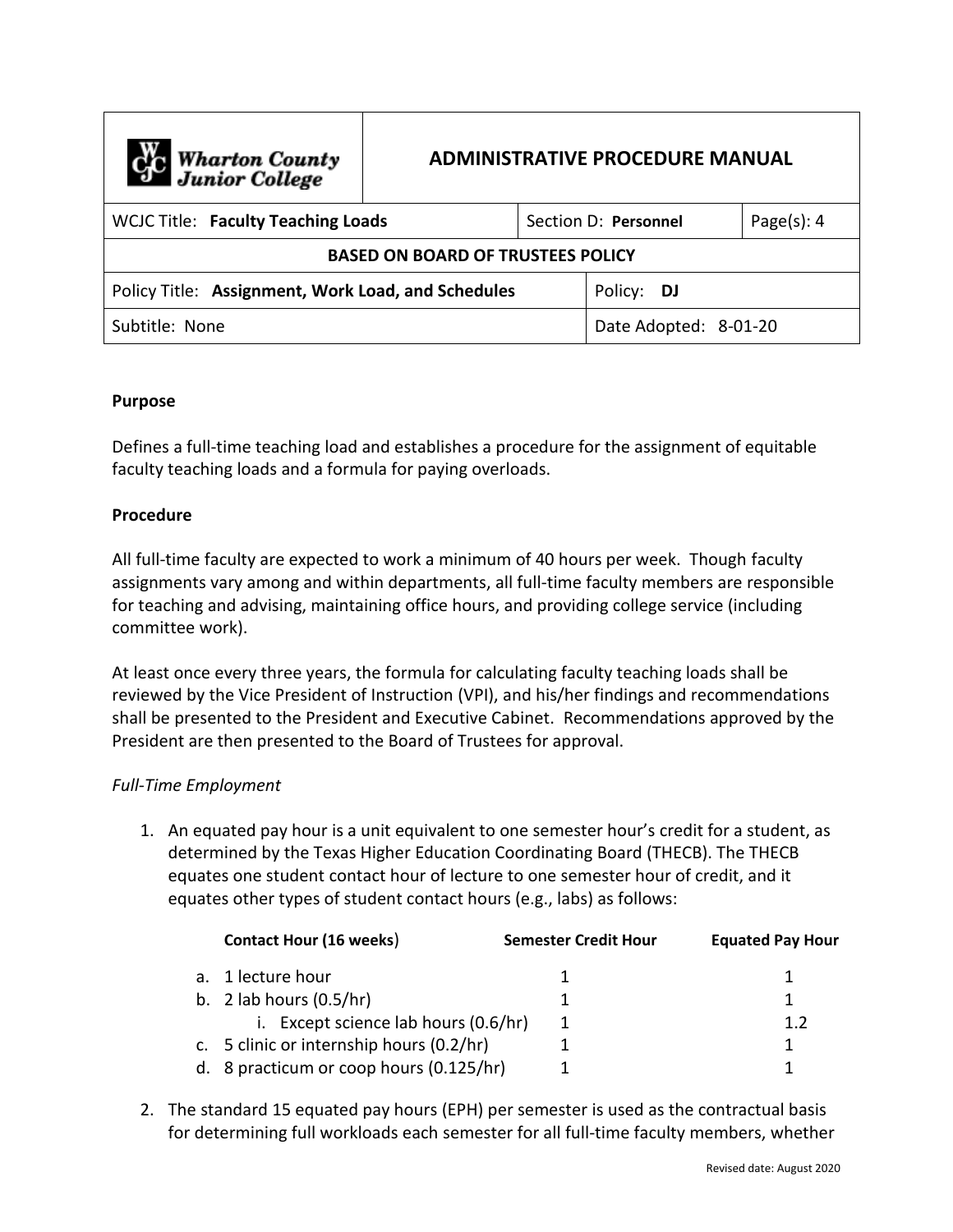a faculty member is assigned to 100% teaching or is provided release time for noninstructional duties.

- 3. The EPH for teaching a particular course are standard for that course and shown on the Administrative Master Syllabus for that course.
- 4. Actual pay hours for studio courses, applied or activities courses, some clinical and practicum courses, programs with high numbers of labs, etc., are determined through arrangement with the VPI. For those courses that do not adhere to a standard formula, the Department Head/Program Director and Division Chair must draft a pay proposal and submit it to the VPI. All such pay arrangements must be approved in writing by the VPI.
- 5. The normal teaching load for full-time faculty members consists of a minimum of 15 EPH per semester (30 EPH per academic year). Teaching assignments in excess of 15 EPH per semester or 30 EPH per year (whichever is applicable) are compensated as overloads at the College's standard overload rate per EPH.
- 6. The normal number of course preparations for a full-time faculty member is three per semester or six per contract year. Faculty members who exceed this number of preparations are paid overloads for each additional preparation at 25% of the College's standard overload rate for a 3-credit course.
- 7. The typical 40-hour workweek includes a teaching load of 15 EPH, 10 office hours, and 15 prep/grading/service hours. Table 1 below illustrates a framework relating clock hours to 15 EPH using a teaching load example of five (5) 3-credit courses per semester.

|                                        | Per Credit Hour | Per 3-Credit Course | <b>Clock Hours Per</b><br>Week |
|----------------------------------------|-----------------|---------------------|--------------------------------|
| In-class contact<br>hours              |                 | 3                   | 15                             |
| Office hours                           | 0.66            | 2                   | 10                             |
| Prep time, grading,<br>college service |                 | 3                   | 15                             |
| Total                                  | 2.66            | 8                   | 40                             |

# **Table 1: Clock Hours to 15 EPH**

8. Additional *teaching* assignments beyond the base contractual teaching duties of a fulltime faculty member are executed as overloads and entitle the employee to additional compensation at the College's overload rate.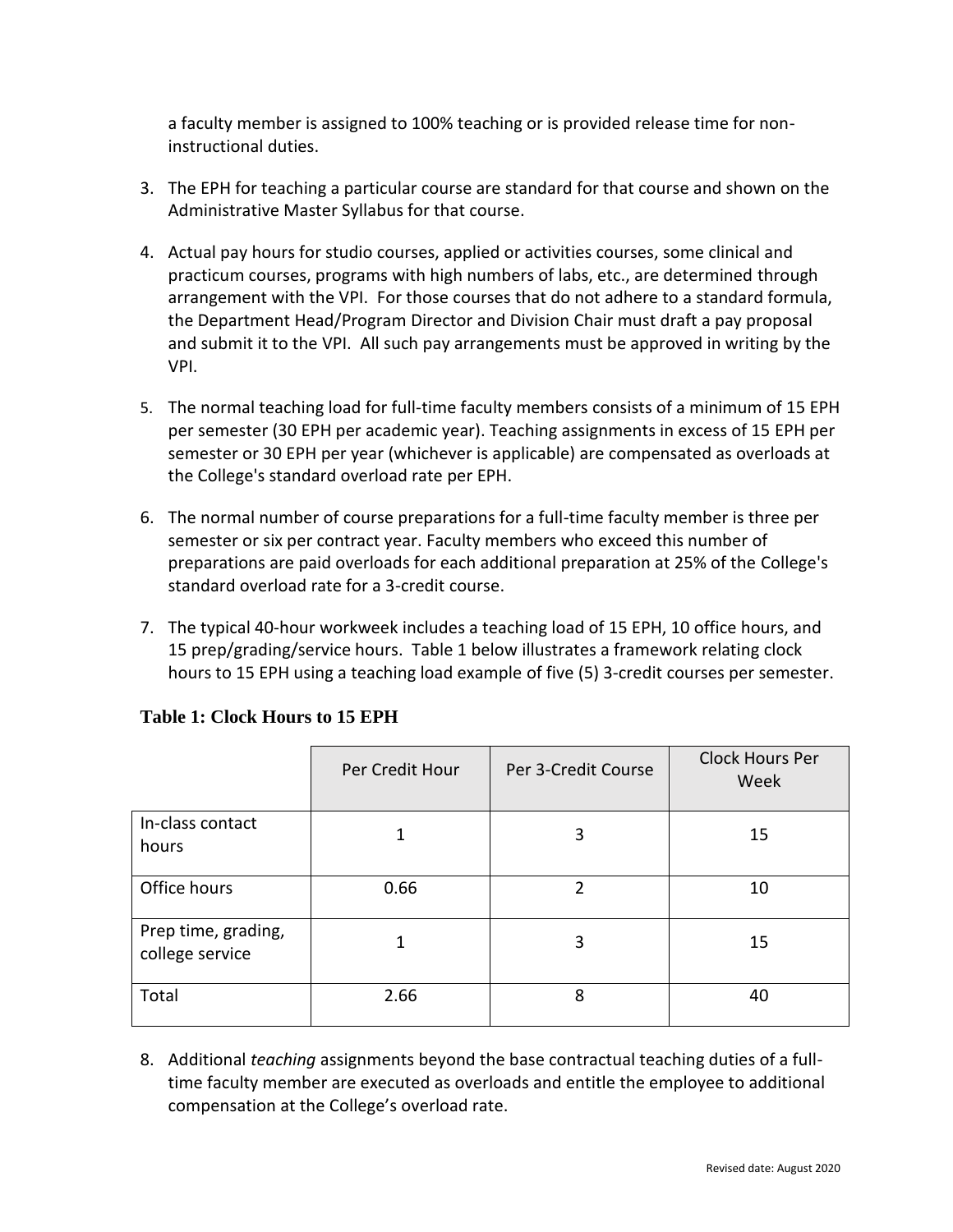9. Additional or substitute *non-teaching* duties are assigned, and compensation determined, by means of a Paid Professional Assignment (PPA) form, which is executed separately from the standard term employment contract.

## *Overload Limits*

- 1. Though the College discourages excessive or consistent teaching overloads for full-time faculty, believing that faculty are fully employed without them, the College may allow or request an overload. Therefore, faculty members may not teach overloads that amount to more than 26% of their contractual workload (or a total per semester of 19 pay hours). During summer, faculty members may not teach more than three courses (9 equated pay hours) in each session.
- 2. In certain situations or under special circumstances, the VPI may authorize overload assignments for a faculty member in excess of the 19 hour limit.
- 3. Courses taught in the same time slot are treated as a single course insofar as semester hours are counted.
- 4. Semester hours assigned to a teaching load are granted for the entire course if taught by a single person. If a teaching assignment is split, each participating instructor receives pay for that portion of the course which is attributed to his/her instructional assignment. For example, in a course carrying four (4) semester hours of credit, the instructor teaching three (3) lecture hours is paid for a teaching assignment of three (3) semester hours and another instructor teaching the laboratory hours is paid for those hours at the lab pay rate for that course.
- 5. Overloads involving other types of teaching assignments (such as team teaching, programmed instruction, private instruction, and activity-type classes) or involving nonteaching assignments (such as administrative duties) are handled on an individual basis and may require the issuance of a PPA.
- 6. No one who receives release time from teaching to perform other duties may then be given a teaching or non-teaching assignment as an overload, unless such assignments are approved by the VPI.

## *Compensation for Department Heads/Program Directors*

- 1. Department Heads are compensated each fall and spring semester according to the Board of Trustees approved Department Head Compensation Worksheet.
- 2. Department Heads are responsible for completing this worksheet, and submitting it to the division chair, who is then responsible for checking the accuracy of the request and forwarding it to the VPI.
- 3. Department Heads are full-time members of the faculty on regular faculty contracts.